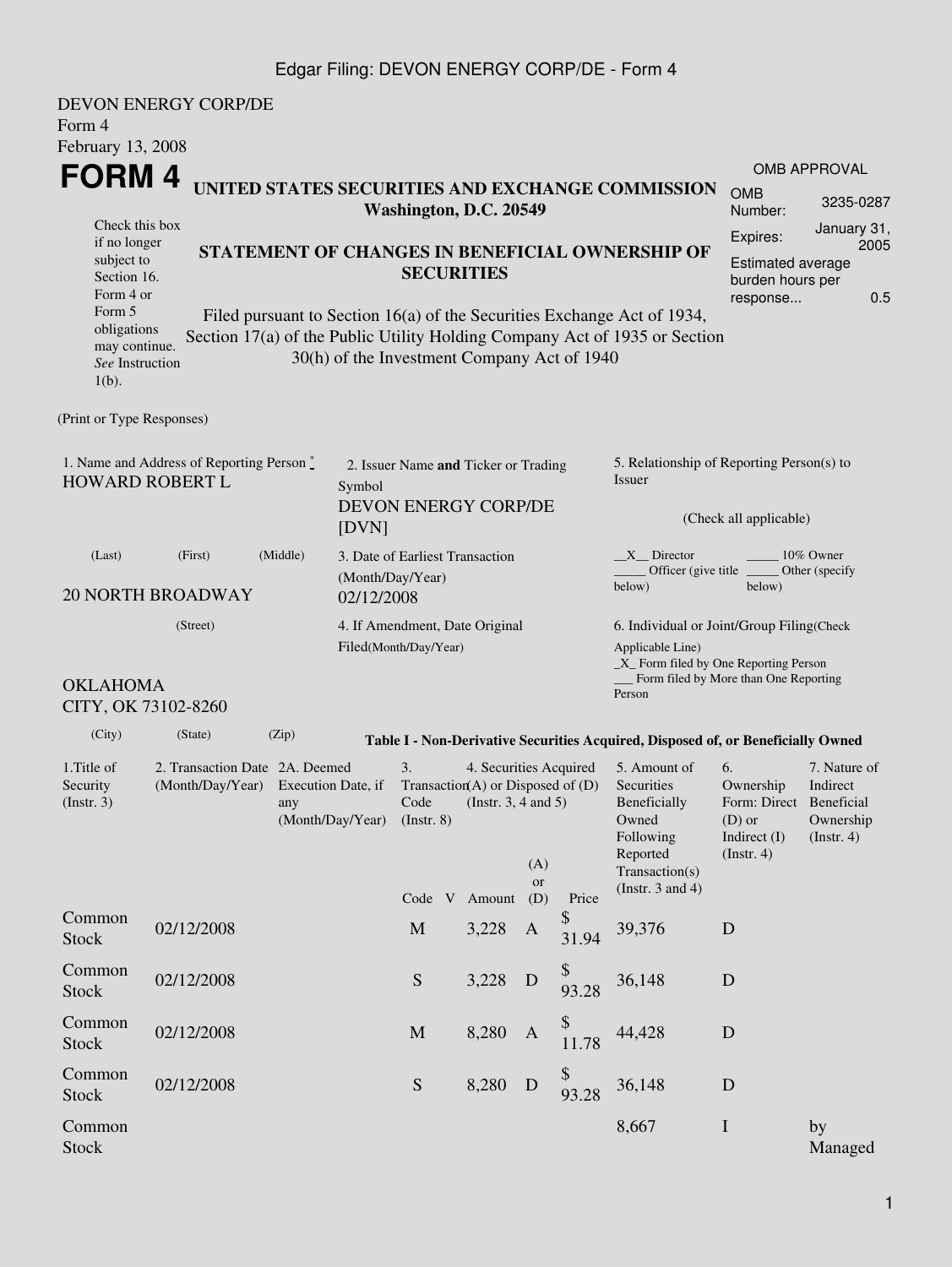### Edgar Filing: DEVON ENERGY CORP/DE - Form 4

#### Account

Reminder: Report on a separate line for each class of securities beneficially owned directly or indirectly.

**Persons who respond to the collection of information contained in this form are not required to respond unless the form displays a currently valid OMB control number.** SEC 1474 (9-02)

#### **Table II - Derivative Securities Acquired, Disposed of, or Beneficially Owned (***e.g.***, puts, calls, warrants, options, convertible securities)**

| 1. Title of<br>Derivative<br>Security<br>$($ Instr. 3 $)$ | 2.<br>Conversion<br>or Exercise<br>Price of<br>Derivative<br>Security | 3. Transaction Date 3A. Deemed<br>(Month/Day/Year) | Execution Date, if<br>any<br>(Month/Day/Year) | 4.<br><b>Transaction Derivative</b><br>Code<br>$($ Instr. $8)$ | Acquired<br>$(A)$ or<br>(D)<br>and $5)$ | 5. Number<br>Securities<br>Disposed of<br>$($ Instr. 3, 4, | 6. Date Exercisable and<br><b>Expiration Date</b><br>(Month/Day/Year) |                    | 7. Title and Amour<br><b>Underlying Securit</b><br>(Instr. 3 and 4) |                                            |
|-----------------------------------------------------------|-----------------------------------------------------------------------|----------------------------------------------------|-----------------------------------------------|----------------------------------------------------------------|-----------------------------------------|------------------------------------------------------------|-----------------------------------------------------------------------|--------------------|---------------------------------------------------------------------|--------------------------------------------|
|                                                           |                                                                       |                                                    |                                               | Code                                                           | V(A)                                    | (D)                                                        | Date<br>Exercisable                                                   | Expiration<br>Date | Title                                                               | Amo<br><sub>or</sub><br>Num<br>of<br>Share |
| Non-Qualified<br><b>Stock Option</b><br>(right to buy)    | \$11.78                                                               | 02/12/2008                                         |                                               | M                                                              |                                         |                                                            | 8,280 04/25/2003 05/25/2009                                           |                    | Common<br>Stock                                                     | 8,2                                        |
| Non-Qualified<br><b>Stock Option</b><br>(right to buy)    | \$31.94                                                               | 02/12/2008                                         |                                               | M                                                              |                                         | 3,228                                                      | 04/25/2003                                                            | 05/21/2008         | Common<br>Stock                                                     | 3,2                                        |

# **Reporting Owners**

| <b>Reporting Owner Name / Address</b> | <b>Relationships</b> |              |         |       |  |  |  |  |
|---------------------------------------|----------------------|--------------|---------|-------|--|--|--|--|
|                                       | Director             | $10\%$ Owner | Officer | Other |  |  |  |  |
| <b>HOWARD ROBERT L</b>                |                      |              |         |       |  |  |  |  |
| <b>20 NORTH BROADWAY</b>              | X                    |              |         |       |  |  |  |  |
| OKLAHOMA CITY, OK 73102-8260          |                      |              |         |       |  |  |  |  |
| <b>Signatures</b>                     |                      |              |         |       |  |  |  |  |
| By: Janice A. Dobbs For: Robert L.    |                      |              |         |       |  |  |  |  |
| Howard                                |                      | 02/13/2008   |         |       |  |  |  |  |
| ***Signature of Reporting Person      |                      | Date         |         |       |  |  |  |  |

## **Explanation of Responses:**

If the form is filed by more than one reporting person, *see* Instruction  $4(b)(v)$ .

**\*\*** Intentional misstatements or omissions of facts constitute Federal Criminal Violations. *See* 18 U.S.C. 1001 and 15 U.S.C. 78ff(a). Note: File three copies of this Form, one of which must be manually signed. If space is insufficient, *see* Instruction 6 for procedure.